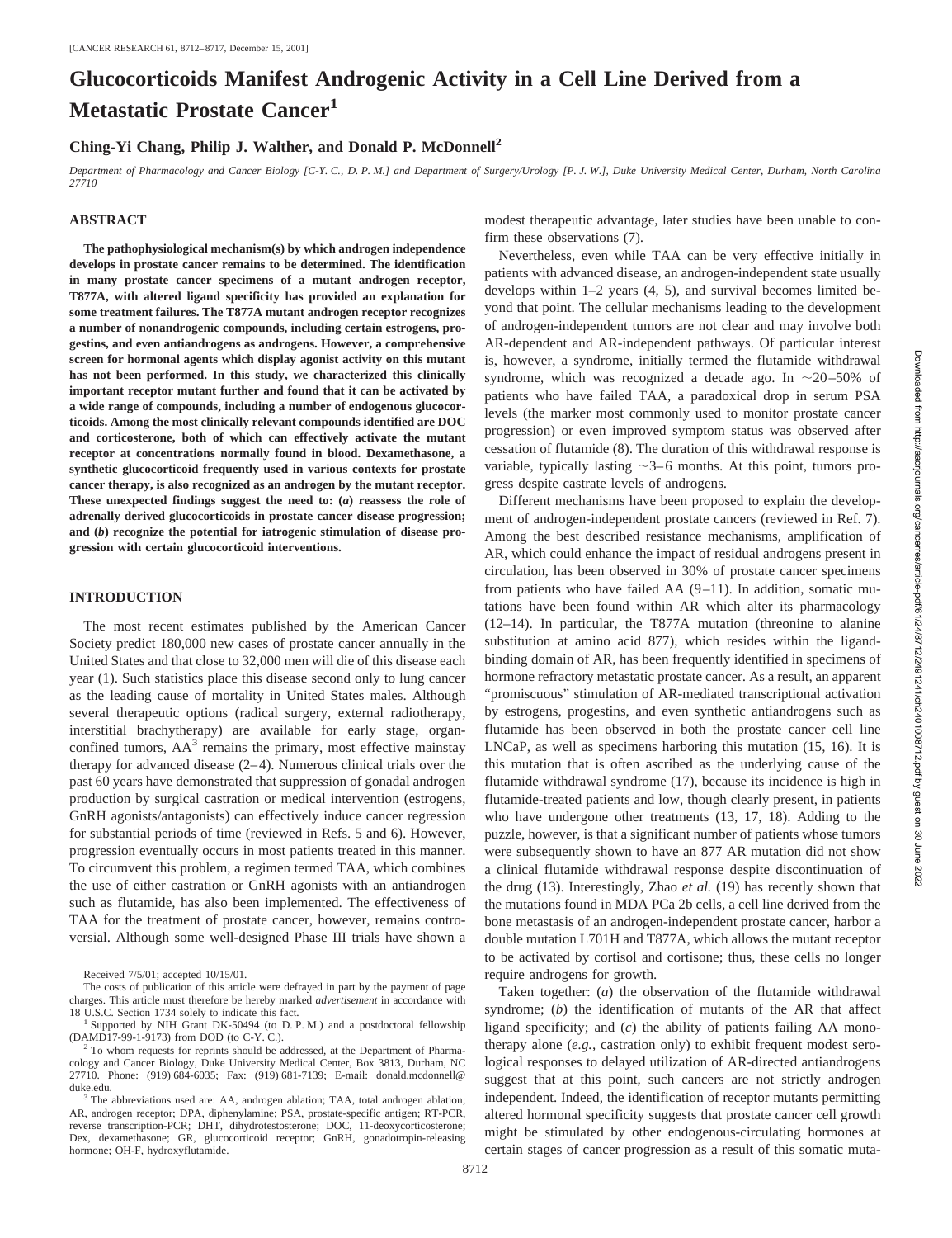tion. The latter hypothesis is supported by the fact that most flutamide-refractory cancers respond well to bicalutamide, an antiandrogen binding in the ligand-binding domain but with a somewhat different mechanism of action than flutamide (20, 21). Thus, even in flutamide-refractory cancers, it appears as if AR is still somewhat involved in prostate cell growth.

To investigate whether endogenous hormones other than androgens, estrogens, and progestins might contribute to the clinical phenomenon of treatment escape after the emergence of a mutated AR, we decided to test a wide variety of endogenous steroid hormones, as well as synthetic steroids to see if any of these compounds have the ability to activate the AR T877A mutant. It was anticipated that a screen of this nature may lead to the identification of compounds that have the potential to function as AR agonists in certain circumstances. In addition, it may also provide an explanation for the observation that AR-dependent growth of some prostate cancers can occur in the absence of detectable androgens.

#### **MATERIALS AND METHODS**

**Reagents and Plasmids.** All of the chemicals used in this study were obtained from Sigma Chemical Co. (St. Louis, MO), except for the bicalutamide, which was a generous gift from Nobex Corp. (Research Triangle Park, NC). The RS-AR and VP16-AR were gifts from K. Marschke (Ligand Pharmaceuticals, San Diego, CA). The RS-AR/T877A and VP16-AR/T877A containing the T877A AR mutant were generated using the QuickChange site-directed mutagenesis kit (Stratagene, La Jolla, CA). The 5xGal4Luc3, MMTV-Luc, and pM-D30 plasmids were described previously (22). All of the cell culture media and supplements were purchased from Life Technologies, Inc. (Grand Island, NY). LNCaP and CV-1 cells were obtained from American Type Culture Collection (Manassas, VA), and the PSA ELISA assay kit was purchased from ICN Pharmaceuticals (Orangeburg, NY).

**Cell Culture and Transfection.** Human prostate cancer LNCaP cells were maintained in RPMI medium supplemented with 8% fetal bovine serum, essential amino acids, and sodium pyruvate. Monkey Kidney CV-1 cells were grown in MEM plus 8% fetal bovine serum, essential amino acids, and sodium pyruvate. Cells were seeded on 25-cm2 tissue culture flasks a day before transfection. Lipofectin-mediated transfection was performed essentially as described (22). Transfection was stopped after 5 h by replacing the DNA/ lipofectin mixture with fresh medium containing charcoal-stripped serum and incubated overnight, allowing cells to recover. Cells were then trypsinized and seeded on 96-well plates the next morning. After cells were attached, hormones were added, and the cells were incubated for 16 h before assaying. Luciferase and  $\beta$ -galactosidase activities were determined as described (22).

**Cell Proliferation Assays.** LNCaP cells were seeded in 24-well plates with  $\sim$  4  $\times$  10<sup>4</sup> cells/well and maintained in phenol red-free RPMI plus 8% charcoal-stripped serum for 3 days. On day 3, cells were treated with fresh medium containing different concentrations of compounds, and the medium was replaced every other day for 6 days. Cell numbers were determined at the end of 6 days by DPA DNA assays (23, 24).

**DPA DNA Assays.** The DPA DNA assay was performed as described with minor modification (23, 24). Medium was removed by suction from attached LNCaP cells. Prechilled 20% hyperchloric acid and 0.16% acetaldehyde were mixed at a 5:1 ratio and added to each well at  $120 \mu$ l/well. Subsequently, 200  $\mu$ l of 4% DPA/acetic acid were added. The plates were sealed with parafilm and incubated at room temperature overnight. Color development was measured with a microtiterplate reader with absorption wavelength 595 nm and reference wavelength 750 nm.

**PSA ELISA.** LNCaP cells were seeded at a density of  $1 \times 10^5$  cells/well in phenol red-free RPMI plus 8% charcoal-stripped serum and incubated for 3 days. Fresh medium (500  $\mu$ l) containing the hormones to be tested were added on day 3 and incubated with the cells for 20 h. For the PSA ELISA, 50  $\mu$ l of medium from each well were used, and total PSA secreted in the medium was determined using a PSA enzyme immunoassay test kit (ICN Pharmaceuticals) following the manufacturer's protocol. Total PSA secreted in the medium was normalized to total DNA content (measured by DPA DNA assay) in the wells.

**RT-PCR.** Monolayer LNCaP cells were maintained in phenol red-free RPMI plus 8% charcoal-stripped serum for 3 days and then induced with different concentrations of DHT, DOC, or Dex for 24 h. Total RNA was collected using Ultraspec RNA isolation system (Biotecx, Houston, TX), and RT-PCR was carried out with Qiagen One-Step RT-PCR kit (Qiagen, Valencia, CA). Primer sets used in RT-PCR were:  $\beta$ -actin-5': 5'-TGTGAT-GGTGGGAATGGGTCAG-3',  $\beta$ -actin-3': 5'-TTTGATGTCACGCACGAT-TTC-3', PSA-617: 5'-CCTCCTGAAGAATCGATTCC-3', and PSA-814: 5'-GAGGTCCACACACTGAAGTT-3' (25).

# **RESULTS**

Earlier studies have identified progesterone, estradiol, and certain weak adrenal androgens as potent activators of the AR T877A mutant. In this study, we tested a broader spectrum of compounds for their ability to activate either the wild-type or the T877A mutant AR in transient transfection assays in CV-1 cells using the MMTV-Luc reporter gene. Compounds tested include several adrenal androgens, their precursors and metabolites, and various clinically relevant glucocorticoids. In a pilot screen, we found that many compounds, at a concentration of 1  $\mu$ M, could activate the reporter gene in cells transfected with the mutant AR (Fig. 1*A*) while exhibiting little or no activity in cells transfected with the wild-type AR or with a control plasmid (data not shown). It was surprising to us that the mutant AR could be activated by such a structurally diverse group of ligands. This suggested that resistance to antihormonal treatment may reflect a gain-of-function property of the AR mutant, wherein ligands which would not normally activate AR can do so on the mutant. Of particular importance was the observation that the mutant AR could be activated by a series of naturally occurring and synthetic glucocorticoids. Because both AR and the GR can activate the MMTV-Luc reporter gene, it was important to confirm that the reporter gene was activated by the transfected AR and not by the low level of endogenous GR present in this cell system. This was addressed by assaying the ability of the selected compounds to induce an activating conformational change in the structure of AR. In a previous study, we reported the identification of several short peptides which interact with AR when it is in a transcriptionally active conformation  $(22)$ .<sup>4</sup> One of these peptides, D30, contains a leucine-rich LxxLL motif that is often present in coactivators, facilitating their interaction with the receptor ligandbinding domain (26). To evaluate the interaction between the D30 peptide and AR, we made use of a mammalian two-hybrid system. The D30 peptide was fused to the DNA-binding domain of the yeast protein Gal4 (Gal4-DBD), and the AR and its mutant were modified by insertion of a viral acidic activation domain VP16 at their  $NH<sub>2</sub>$ terminus. When VP16-AR is recruited to the DNA-bound Gal4DBD-D30 in the cells, it reconstitutes the transcriptional activity of the Gal4-VP16 and drives the expression of a cotransfected reporter gene containing five copies of the Gal4-response elements. Using this assay, we found that the ability of compounds to activate MMTV-Luc, through either AR or AR/T877A, correlates with their ability to effect an activating conformational change within these proteins. With this assay, we confirmed that compounds unexpectedly found to activate MMTV-Luc in our assay system were acting through AR (Fig. 1*B*).

The potentially important finding that compounds other than androgens could function as activating ligands for the mutant AR prompted us to perform dose-response curves to determine whether the concentrations required for AR activation are within the known physiological/pharmacological range of these compounds. For these studies, we limited analysis to those compounds which were likely to have the most clinical relevance in prostate cancer patients (Table 1). The results of this transcriptional assay indicate that the  $EC_{50}$  for

<sup>4</sup> Chang, C-Y. and McDonnell, D. P., unpublished data.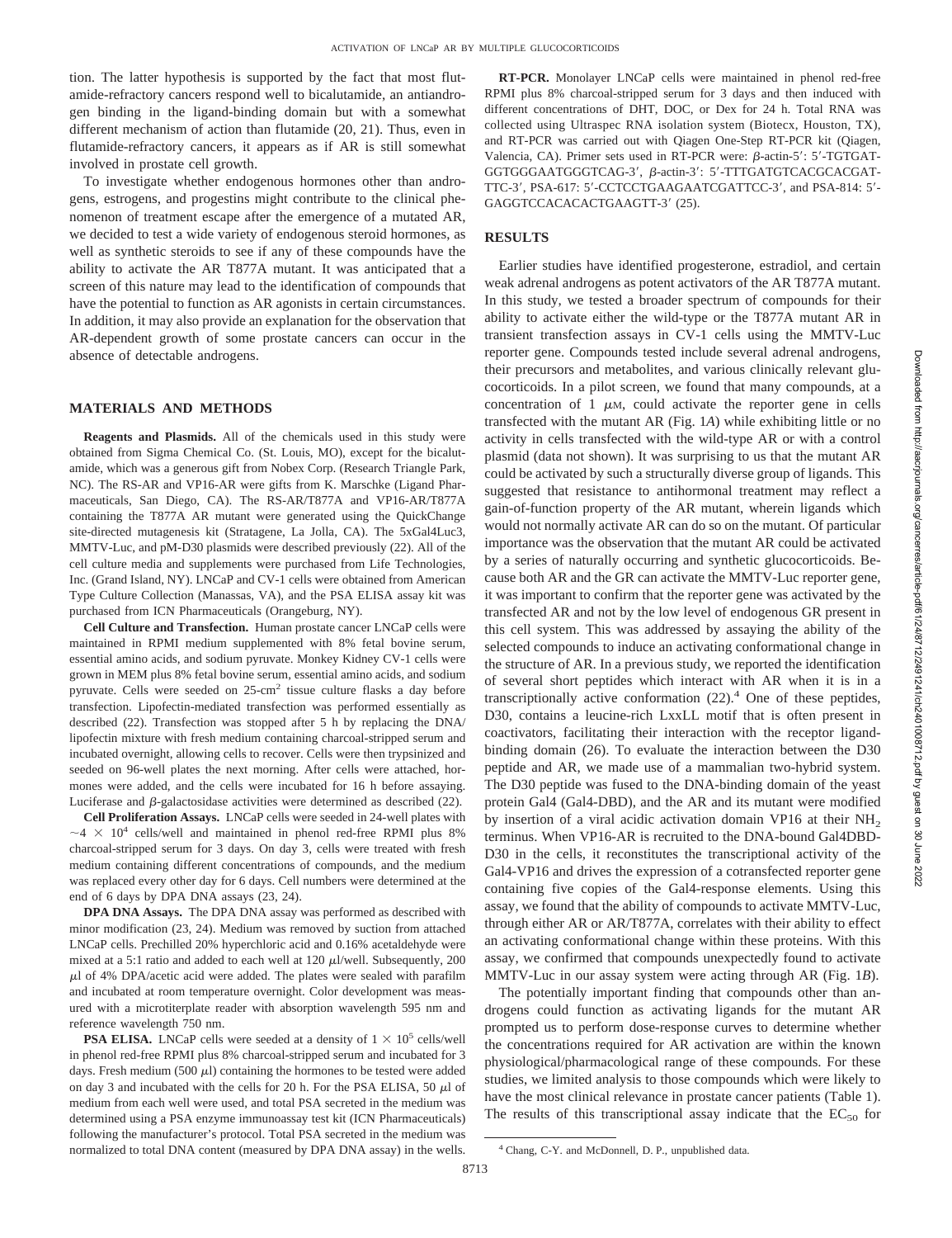$(A)$ 

prednisone

pregnenolone

triamcinolone



 $\Box$  AR-wt

AR/T877A

 $(B)$ 

Fig. 1. A large number of structurally diverse compounds can activate the AR/T877A mutant. In *A,* CV-1 cells were transfected with either the wildtype AR or the AR/T877A mutant expression plasmids and the reporter gene MMTV-Luc together with a normalization vector pCMV- $\beta$ gal. Transfected cells were induced with  $1 \mu$ M each compound for 16 h, then the luciferase and  $\beta$ -galactosidase activities were measured. In *B,* CV-1 cells were transfected with the pM-D30 plasmid expressing the D30 peptide fused to the Gal4DBD and either VP16AR-wild type or VP16AR/T877A together with the reporter gene *5xGal4Luc3* and pCMV-gal. Transfected cells were treated and assayed as in *A*. *NH,* no hormone; *CPA,* cyproterone acetate; *d-Ald,* d-aldosterone; *DHEA,* dehydroepiandrosterone; *MPA,* medroxyprogesterone. Normalized luciferase activity was obtained by dividing the luciferase activity by the  $\beta$ -galactosidase activity. The values shown are the mean  $\pm$ SD of three determinations. The results shown are representative of multiple experiments performed under the same conditions.

DOC and Dex are  $2.8 \times 10^{-10}$  and  $6.4 \times 10^{-8}$  M, respectively, both being within achievable serum concentrations (Fig. 2). A number of other compounds, including corticosterone and fludrocortisone, are also potent agonists of the mutant AR, exhibiting  $EC_{50}$  values of  $7.7 \times 10^{-9}$  and  $2.6 \times 10^{-8}$  M, respectively. Corticosterone and DOC are produced mainly in the zona glomerulosa of the adrenal cortex as intermediary products in the biosynthesis of aldosterone (27). The production of DOC is up-regulated in a number of disease states and is not affected by orchiectomy or by the treatment with GnRH agonists or antagonists (28–30). Dex is often used in patients with advanced disease who have failed standard hormonal therapies.

The compounds which showed potential clinical relevance were further analyzed for their ability to up-regulate PSA production in prostate cancer cells. PSA, an AR-regulated, secreted glycoprotein produced mainly in the prostate, is a validated marker used to track the progression of prostate cancer (31). We chose LNCaP cells, a cell line derived from the bone metastasis of a patient with advanced prostate cancer, which carries the T877A mutation, for these studies. Semiquantitative RT-PCR of mRNA prepared from LNCaP cells treated with DOC and Dex indicated that these two compounds can induce

the accumulation of PSA mRNA at concentrations similar to what we determined to be optimal in the reporter gene assays in CV-1 cells (Fig. 3). Furthermore, using an ELISA assay, it was observed that cells treated with these compounds also secreted increased amounts of

prednisone

pregnenolone

triamcinolone

Table 1 *EC50 of different compounds on activation of wild-type and T877A mutant AR<sup>a</sup>*

| $mu \mu \mu \mu$          |                         |                         |
|---------------------------|-------------------------|-------------------------|
| Compounds                 | AR/wild type            | AR/T877A                |
| <b>DHT</b>                | $2.1 \times 10^{-11}$ M | $1.2 \times 10^{-11}$ M |
| OHF                       | $>10^{-7}$ M            | $1.0 \times 10^{-9}$ M  |
| Corticosterone            | $>10^{-7}$ M            | $7.7 \times 10^{-9}$ M  |
| DOC.                      | $>10^{-7}$ M            | $2.8 \times 10^{-10}$ M |
| Aldosterone               | $>10^{-7}$ M            | $>10^{-7}$ M            |
| <b>Fludrocortisone</b>    | $>10^{-7}$ M            | $2.6 \times 10^{-8}$ M  |
| Hydrocortisone (cortisol) | $>10^{-7}$ M            | $>10^{-7}$ M            |
| Cortisone                 | $>10^{-7}$ M            | $>10^{-7}$ M            |
| <b>Beclomethasone</b>     | $>10^{-7}$ M            | $>10^{-7}$ M            |
| Betamethasone             | $>10^{-7}$ M            | $>10^{-7}$ M            |
| Dexamethasone             | $>10^{-7}$ M            | $6.4 \times 10^{-8}$ M  |

*<sup>a</sup>* CV-1 cells were transfected with either wild-type or T877A mutant AR expression plasmid together with MMTV-Luc and pCMV- $\beta$ gal. Different concentrations of hor-mones ( $10^{-13}$ – $10^{-7}$  M) were added 16 h before assaying. The data were plotted, and  $EC_{50}$  was calculated using the software Prism 3 (Graphpad, San Diego, CA).

□VP16AR-wt

VP16AR/T877A

50000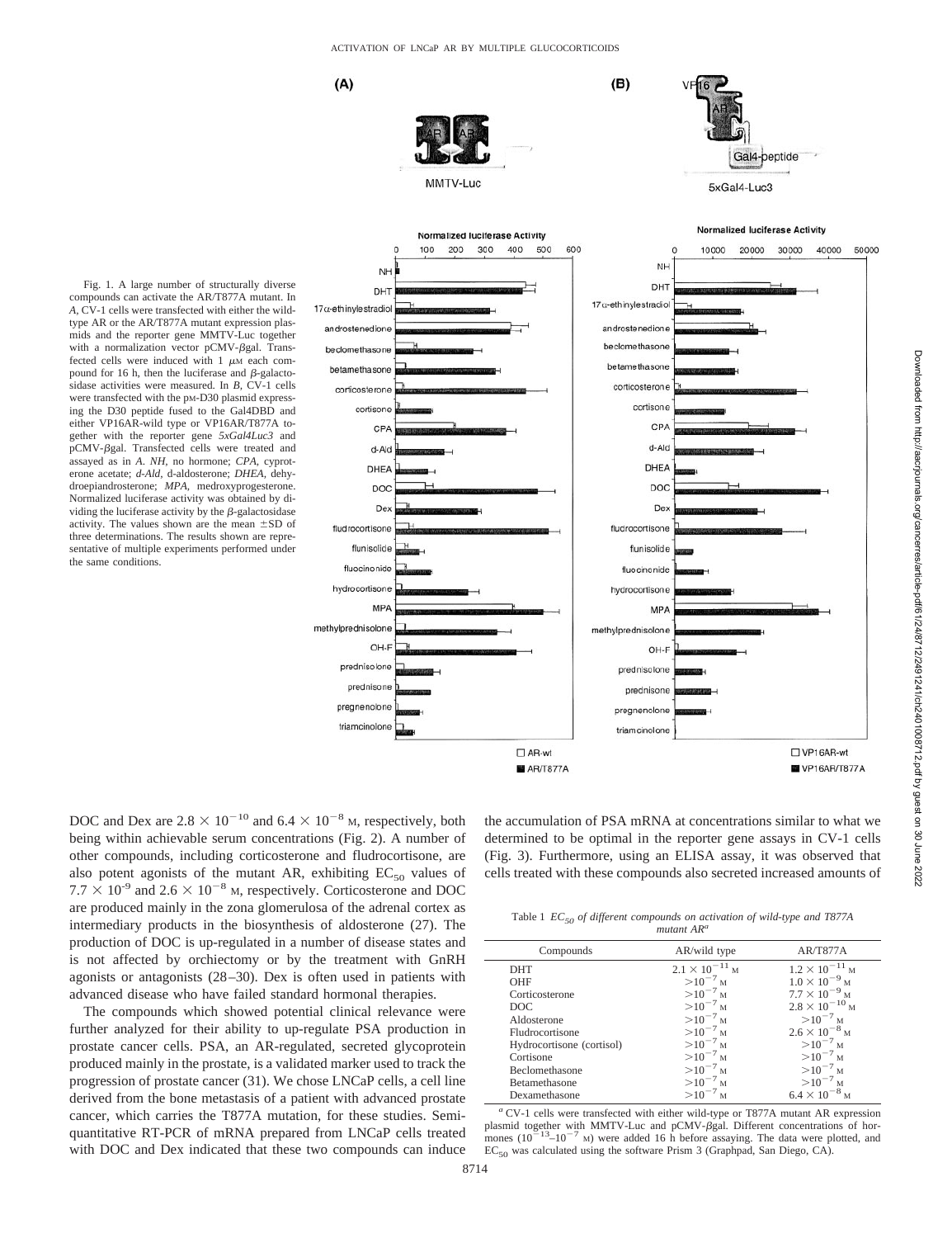

PSA into the medium when compared with untreated cells (Fig. 4*A*). Although it has been shown that the LNCaP cells do not express estrogen receptor, progesterone receptor, and GR (32, 33), we included the antiandrogen bicalutamide in the assay to ensure that the response observed was indeed mediated by the AR but not other receptors. We found that cotreatment with  $10 \mu$ M bicalutamide was able to significantly suppress the PSA secretion induced by all of the compounds tested, confirming the involvement of AR in this pathway (Fig. 4*B*). The same concentration of bicalutamide has no inhibitory effect on Dex-induced GR transcriptional activity (Fig. 4*C*).

Androgens are mitogenic in LNCaP cells (33, 34). We decided, therefore, to determine whether DOC and Dex, two compounds that are potent activators of the AR/T877A mutant, can induce LNCaP cell proliferation. We used a modified DPA assay to measure the total DNA content as an index of cell number. In 6-day proliferation assays, DHT and OH-F induced a  $\sim$  2.5-fold increase in cell number, in agreement with previously published reports (Refs. 32 and 33; Fig. 5*A*). DOC at concentrations of  $\leq 1$  nm can induce significant cell proliferation with maximum induction being reached at  $\sim$ 10 nM. Interestingly, the biphasic dose-response curve seen with DHT and other steroids (32, 33) was not observed when cells were treated with DOC and OH-F. Our studies, thus far, have not produced an explanation for this phenomenon. Dex, although a potent AR agonist in AR/T877A-dependent gene transcription and in induction of PSA secretion, failed to stimulate significant cell proliferation under the conditions of our assay. When we treated the cells with increasing concentrations of Dex in the presence of 0.1 nm DHT, we found that high concentrations of Dex can actually inhibit DHT-induced cell proliferation (Fig. 5*B*). However, Dex did not inhibit cell proliferation down to the same level as the no hormone-treated control but rather to a level similar to what Dex alone would achieve at that concentration.



Fig. 3. Both DOC and Dex induce PSA mRNA expression in LNCaP cells. LNCaP cells were maintained in RPMI media containing charcoal-stripped serum for 3 days. Fresh media containing different concentrations of DHT, DOC, and Dex were added to the cells on day 4 and incubated for 24 h. Total RNA was isolated from cells and used in RT-PCR. Primer sets specific for PSA and  $\beta$ -actin produced 214- and 515-bp PCR products, respectively. Total RNA from HeLa cells was used as a negative control.





Fig. 4. Both DOC and Dex induced PSA secretion in LNCaP cells. LNCaP cells were maintained in RPMI media containing charcoal-stripped serum for 3 days. In *A,* fresh media containing different concentrations of DHT, DOC, and Dex were added to the cells on day 4 and incubated for 24 h. Media (50  $\mu$ l) was removed from each treatment group and analyzed using a PSA-ELISA assay kit. In *B*, media containing 1 nm DHT, 10 nm DOC, 5  $\mu$ M Dex, or 50 nm OH-F in the presence or absence of 10  $\mu$ M bicalutamide were added to the cells and incubated for 24 h. Secreted PSA was measured as in *A*. Normalized PSA value was determined by dividing the total PSA secreted in the medium by the total DNA content in the well. The values shown are the mean  $\pm$ SD of three determinations. In *C,* CV-1 cells were transfected with GR expression plasmid together with MMTV-Luc and pCMV- $\beta$ gal. After transfection, cells were treated with various concentrations of bicalutamide in the presence of either 5 or 50 nm Dex. Luciferase and  $\beta$ gal activities were analyzed 16 h after hormone addition.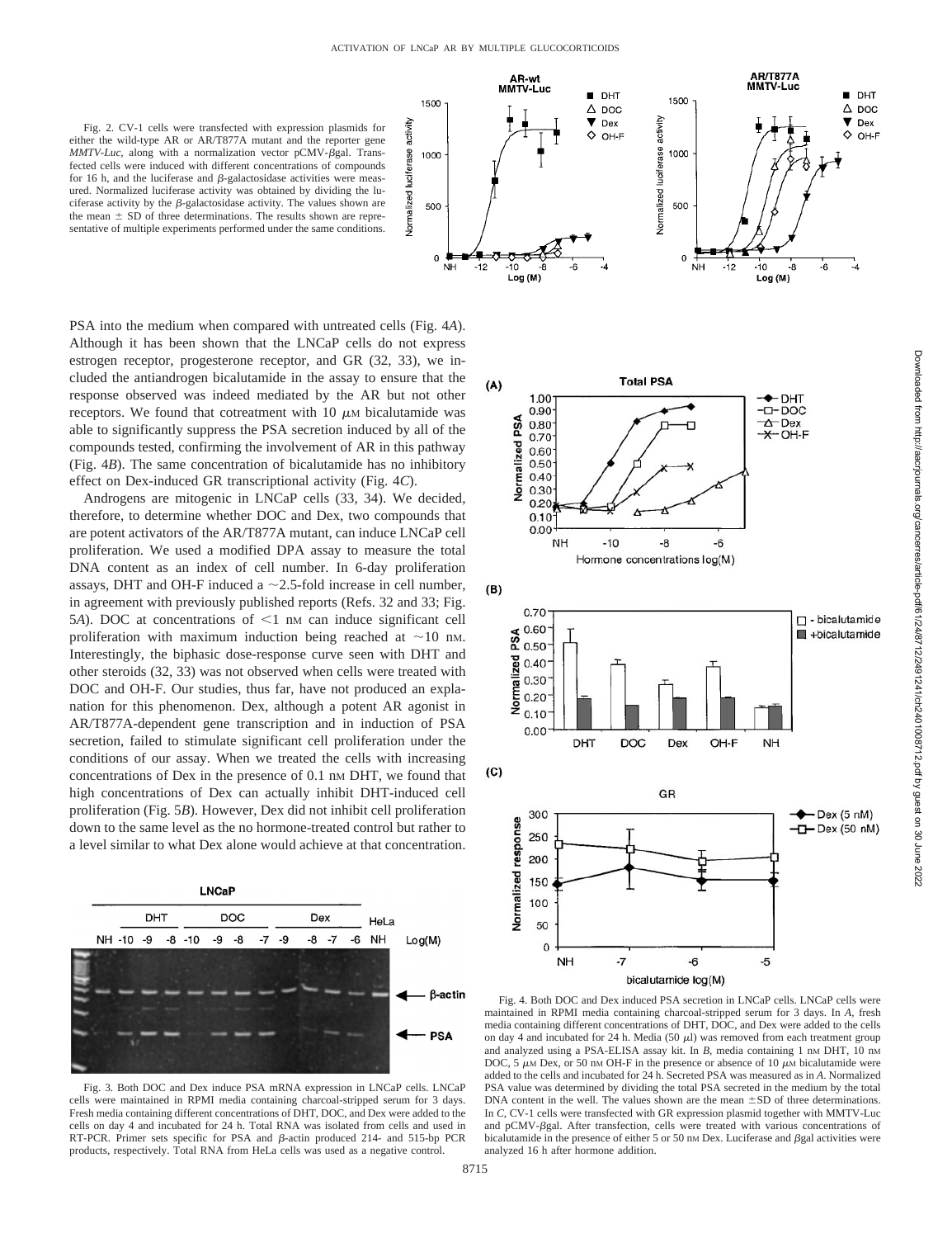

Fig. 5. DOC induces LNCaP cell proliferation. LNCaP cells were maintained in RPMI media containing charcoal-stripped serum for 3 days. In *A,* cells were treated with media containing different concentrations of DHT, DOC, Dex, and OH-F on day 4, and the media were changed every other day for 6 days. In *B,* cells were treated with media containing 0.1 nm DHT in the presence of different concentrations of Dex or OH-F on day 4, and the media were changed every other day for 6 days. Cell numbers at the end of the 6-day treatment were determined using a DPA assay. The values shown are the mean  $\pm$ SD of three determinations. The results shown are representative of multiple experiments performed under the same conditions.

This indicated to us that with respect to proliferation, Dex functions more like a weak partial agonist.

# **DISCUSSION**

In this study, we have identified a panel of nonandrogenic activators of the AR/T877A mutant, an AR mutant frequently found to occur in late stage prostate cancers. These compounds can activate AR-mediated gene transcription at concentrations that are achievable either in normal physiological states or after administration as a drug. DOC is an endogenous hormone that is normally present in relatively low levels in the circulation, though high enough to activate AR/ T877A. DOC is also elevated in certain disease states and after administration of some pharmaceuticals. Of note in this regard is ketoconazole, a drug which was used initially to treat hormonerefractory prostate cancer based on its ability to inhibit C17,20 desmolase and steroid  $17\alpha$ -hydroxylase, enzymes involved in the biosynthesis of adrenal androgens (35, 36). In addition, ketoconazole inhibits  $11-\beta$  hydroxylase (37), leading to increased plasma levels of DOC (14-fold) and corticosterone (3-fold) in prostate cancer patients treated with high-dose ketoconazole (38). Therefore, ketoconazole or other mechanistically related pharmaceuticals may have the potential for adverse effects in patients whose tumor characteristics are consistent with those having an AR/T877A mutation. Interestingly, when aminoglutethimide, an agent which inhibits adrenal steroidogenesis, is administered to patients with documented flutamide withdrawal, a response is seen in 48% of patients, whereas  $\leq$ 5% respond in the absence of the withdrawal phenomenon (39). This suggests that, in patients who have this mutant receptor, adrenal glucocorticoid intermediates might exert a stimulatory effect.

Dex is used therapeutically in many prostate cancer contexts; it can relieve bone pain, diminish ureteric obstruction, and provide temporary decompression of metastasis to the epidural space compressing the spinal cord in advanced prostate cancer patients. It is also frequently prescribed as a pituitary suppressant to reduce the production of adrenal androgens in patients who have failed hormonal therapy and as an antiemetic in patients undergoing chemotherapy and/or radiation therapy. Our results show that Dex activates the AR/T877Amediated gene transcription at a dose that is achievable in the clinical setting; however, a much higher concentration of Dex is required to induce PSA secretion and cell proliferation in LNCaP cells. We believe that this may be attributable to the fact that higher levels of AR are produced in the transient transfection system, which allows the dose-response curve to be shifted to the left. Indeed, in the LNCaP cells, Dex does not activate the endogenous AR/T877A mutantmediated reporter gene expression as efficiently as in the CV-1 system (data not shown). However, the responsiveness to Dex can be restored by increasing expression of an exogenous AR/T877A in LNCaP cells (data not shown). As noted earlier, amplification of AR has been observed in a substantial number of specimens (30%) from patients who have failed AA (9–11). These observations, coupled with our data which shows that the Dex-bound AR/T877A can acquire a transcriptionally active conformation, suggest that Dex may be able to function as an androgen in some prostate cancer cells. Therefore, we speculate that some tumors that have become refractory to prior flutamide treatment may have a less favorable response to subsequent Dex treatment.

Zhao *et al.* (19) have also recently described the loss of androgendependence in tumors containing the L701H mutation, which allows the AR to be activated by cortisol and cortisone. Combining our data, one might speculate that in so-called androgen-independent prostate cancer, glucocorticoids may stimulate tumor cell growth by an ARmediated mechanism.

Our data demonstrate that the T877A mutation allows the AR to be activated by multiple endogenous hormones and pharmaceuticals, therefore circumventing the need for androgens to support tumor cell growth. Certain clinical strategies for treatment of advanced prostate cancer bear reassessment based on this work: (*a*) the use of TAA therapy; (*b*) the use of high-dose ketoconazole as second-line hormonal therapy; and (*c*) the indiscriminate use of Dex in a variety of contexts. The results of this study highlight the complexity of AR pharmacology and reinforce the need to use mechanism-based approaches in the search for new hormonal therapies for the treatment of prostate cancer.

# **REFERENCES**

- 1. Greenlee, R. T., Hill-Harmon, M. B., Murray, T., and Thun, M. T. Cancer Statistics, 2001. CA-Cancer J. Clin., *51:* 15–36, 2001.
- 2. Prostate Cancer-Treatment Guidelines for patients. National Comprehensive Cancer Network and American Cancer Society, 2001.
- 3. Gee, W. F., Holtgrewe, H. L., Albertsen, P. C., Litwin, M. S., Manyak, M. J., O'Leary, M. P., and Painter, M. R. Practice trends in the diagnosis and management of benign prostatic hyperplasia in the United States. J. Urol., *154:* 205–206, 1995.
- 4. Debruyne, F. M., and Dijkman, G. A. Advances and trends in hormonal therapy for advanced prostate cancer. Eur. Urol., *28:* 177–188, 1995.
- 5. Garnick, M. B. Hormonal therapy in the management of prostate cancer: from Huggins to the present. Urology, *49:* 5–15, 1997.
- 6. Brufsky, A., and Kantoff, P. W. Hormonal therapy for prostate cancer. *In:* M. S. Ernstoff, J. A. Hearley, and R. E. Peschet (eds.), Prostate Cancer, Ed. 1, pp. 160–180. Malden: Blackwell Science, 1998.
- 7. Laufer, M., Denmeade, S. R., Sinibaldi, V. J., Carducci, M. A., and Eisenberger, M. A. Complete androgen blockade for prostate cancer: what went wrong? J. Urol., *164:* 3–9, 2000.
- 8. Scher, H. I., and Kelly, W. K. Flutamide withdrawal syndrome: its impact on clinical trials in hormone-refractory prostate cancer. J. Clin. Oncol., *11:* 1566–1572, 1993.
- 9. Koivisto, P., Kolmer, M., Visakorpi, T., and Kallioniemi, O. P. Androgen receptor gene and hormonal therapy failure of prostate cancer. Am. J. Pathol., *152:* 1–9, 1998.
- 10. Visakorpi, T., Hyytinen, E., Koivisto, P., Tanner, M., Keinanen, R., Palmberg, C., Palotie, A., Tammela, T., Isola, J., and Kallioniemi, O. P. *In vivo* amplification of the androgen receptor gene and progression of human prostate cancer. Nat. Genet., *9:* 401–406, 1995.
- 11. Koivisto, P., Hyytinen, E., Palmberg, C., Tammela, T., Visakorpi, T., Isola, J., and Kallioniemi, O. P. Analysis of genetic changes underlying local recurrence of prostate